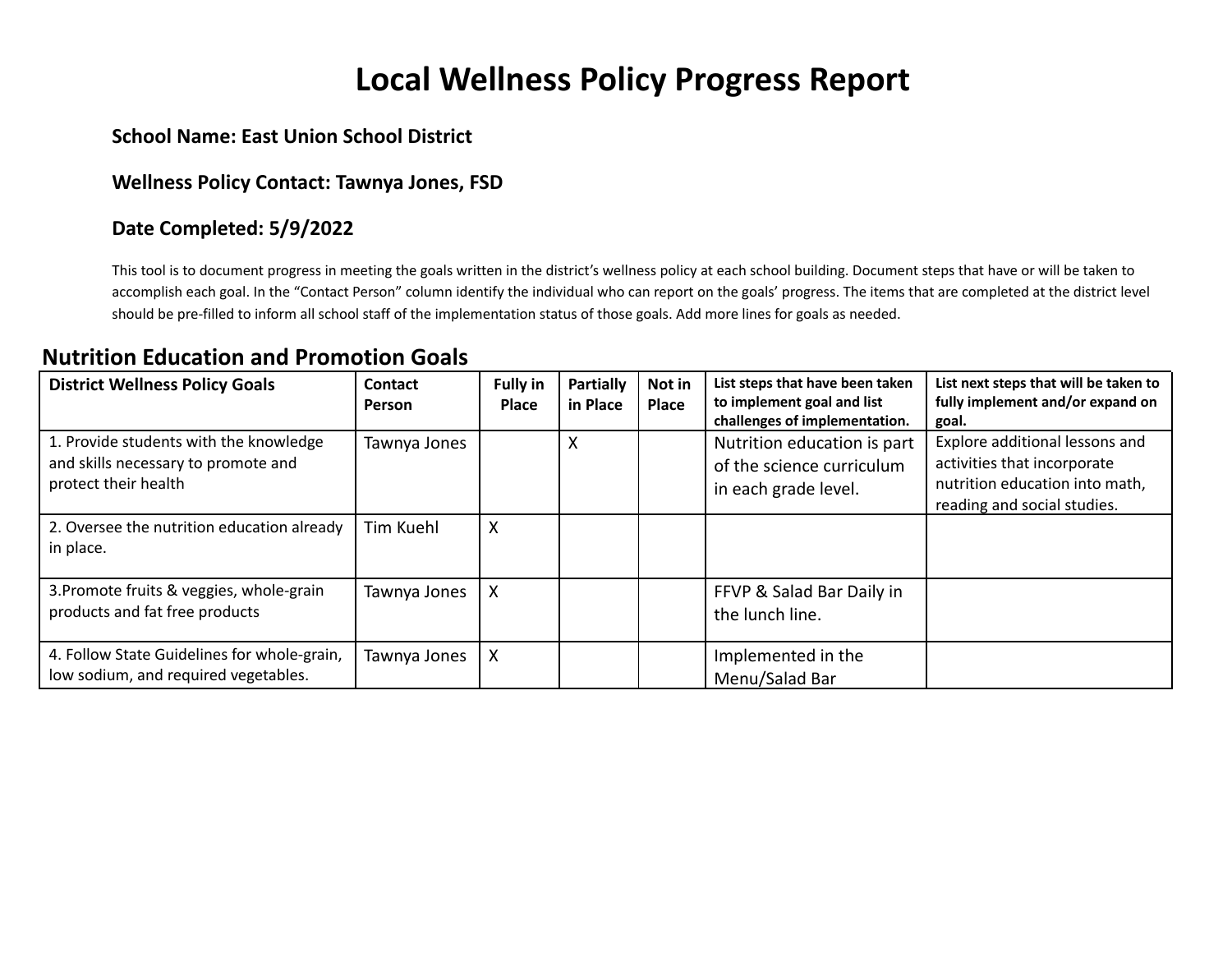# **Physical Activity Goals**

| <b>District Wellness Policy Goals</b>                                                                                                                                                            | Contact<br>Person | <b>Fully in</b><br><b>Place</b> | <b>Partially</b><br>in Place | Not in<br><b>Place</b> | List steps that have been<br>taken to implement goal and<br>list challenges of<br>implementation. | List next steps that will be taken to<br>fully implement and/or expand on<br>goal. |
|--------------------------------------------------------------------------------------------------------------------------------------------------------------------------------------------------|-------------------|---------------------------------|------------------------------|------------------------|---------------------------------------------------------------------------------------------------|------------------------------------------------------------------------------------|
| Promote the benefits of a physically<br>1.<br>active lifestyle and help students<br>develop skills to engage in lifelong<br>healthy habits                                                       | Tim Kuehl         | X                               |                              |                        |                                                                                                   |                                                                                    |
| 2. Engage students in moderate to vigorous<br>activity during at least 50 percent of<br>physical education class time                                                                            | Tim Kuehl         | X                               |                              |                        |                                                                                                   |                                                                                    |
| 3. Afford Elementary Students with recess<br>according to the following:<br>at least 20 min a day<br>Outdoors as weather and time permits<br>Encourage moderate to vigorous physical<br>activity | Tim Kuehl         | X                               |                              |                        |                                                                                                   |                                                                                    |
| 4. Support Consumption of Breakfast:<br>Have a grab and go breakfast                                                                                                                             | Tawnya Jones      | X                               |                              |                        |                                                                                                   |                                                                                    |
| 5. Permit students to bring and carry water<br>bottles during the day                                                                                                                            | <b>Time Kuehl</b> | X                               |                              |                        |                                                                                                   |                                                                                    |
| 6. Drinking water is available during<br>breakfast and lunch                                                                                                                                     | Tawnya Jones      | X                               |                              |                        |                                                                                                   |                                                                                    |